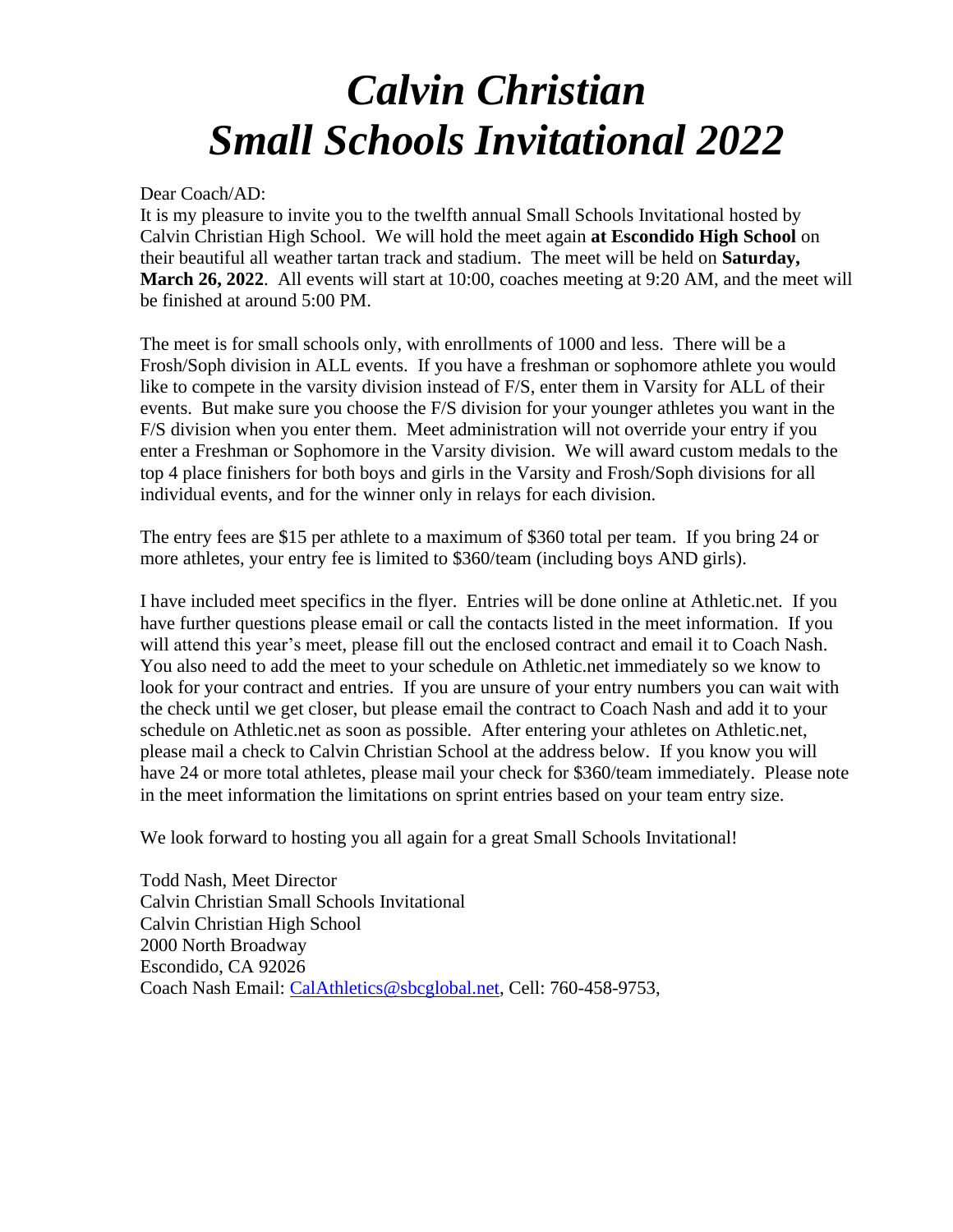## Calvin Christian School Small Schools Invitational Track & Field Meet

| Date:                  | Saturday, March 26, 2022                                                                                                                                                                                                                                                                                                                                                                                                                                                                                                                                                                                                                                                                                       |  |
|------------------------|----------------------------------------------------------------------------------------------------------------------------------------------------------------------------------------------------------------------------------------------------------------------------------------------------------------------------------------------------------------------------------------------------------------------------------------------------------------------------------------------------------------------------------------------------------------------------------------------------------------------------------------------------------------------------------------------------------------|--|
| Time:                  | 10:00 a.m. start time for all events.                                                                                                                                                                                                                                                                                                                                                                                                                                                                                                                                                                                                                                                                          |  |
| <b>Invited:</b>        | All schools with CBEDS enrollment of 1000 & under.                                                                                                                                                                                                                                                                                                                                                                                                                                                                                                                                                                                                                                                             |  |
| <b>Location:</b>       | Escondido High School Track/Stadium<br>1535 N Broadway, Escondido, CA                                                                                                                                                                                                                                                                                                                                                                                                                                                                                                                                                                                                                                          |  |
| <b>Packet Pick-up:</b> | Enter in the center of the stadium on the south side of the track (Parking<br>lot side), get your packet (and pay your bill if you have not mailed a<br>check) at the awards tent at center field. If you have not paid in advance<br>and do not have a school check, go to an ATM on your way or bring a<br>personal check. Your team must be paid prior to starting the meet.                                                                                                                                                                                                                                                                                                                                |  |
| <b>Meet Director:</b>  | Todd Nash, cell (760) 458-9753<br>Email: CalAthletics@sbcglobal.net<br>If you have any questions prior to the meet call or email Todd.<br>If you have any issues at the meet, find Coach Nash on the field.                                                                                                                                                                                                                                                                                                                                                                                                                                                                                                    |  |
| <b>Facility:</b>       | Nine lane tartan track, tartan runways for all jumps, all weather infield<br>and stadium. 3/16" spikes on the track and the jumping areas.<br>Standard concrete circles for SP/DT. Shot sectors on the north infield<br>(inside the track) and discus outside stadium fence on north side.<br>One pit each for PV, boys LJ/TJ (north pit), and girls LJ/TJ (south pit). Two<br>HJ pits. FAT for all races.<br>Canopies may be set up in the stadium at the top of the stadium only (either<br>side is ok). No canopies on the infield. Teams should stay in the stadium and<br>use the infield for warm ups only. There is stadium seating on both sides of<br>the track. The finish line is on the west side. |  |
| <b>Results:</b>        | Results uploaded to Athletic.net after the meet, and may be posted<br>on the glass at the south end of the stadium during the meet.                                                                                                                                                                                                                                                                                                                                                                                                                                                                                                                                                                            |  |
| <b>Events:</b>         | All standard CIF events will be contested.                                                                                                                                                                                                                                                                                                                                                                                                                                                                                                                                                                                                                                                                     |  |
| <b>Warm up Area:</b>   | Field behind stadium in the grass and in the infield.                                                                                                                                                                                                                                                                                                                                                                                                                                                                                                                                                                                                                                                          |  |
| <b>Entry Fees:</b>     | \$15.00 per athlete, max of \$360 per team (including F/S and Varsity,<br>boys and girls). Entry fees must be paid before athletes compete. Check<br>made out to Calvin Christian School or cash at meet. Please pay in<br>advance, mail check to the school address below, attn: Bill Stout. Write<br>on memo line "Calvin Invitational". Late entries \$20 per athlete.                                                                                                                                                                                                                                                                                                                                      |  |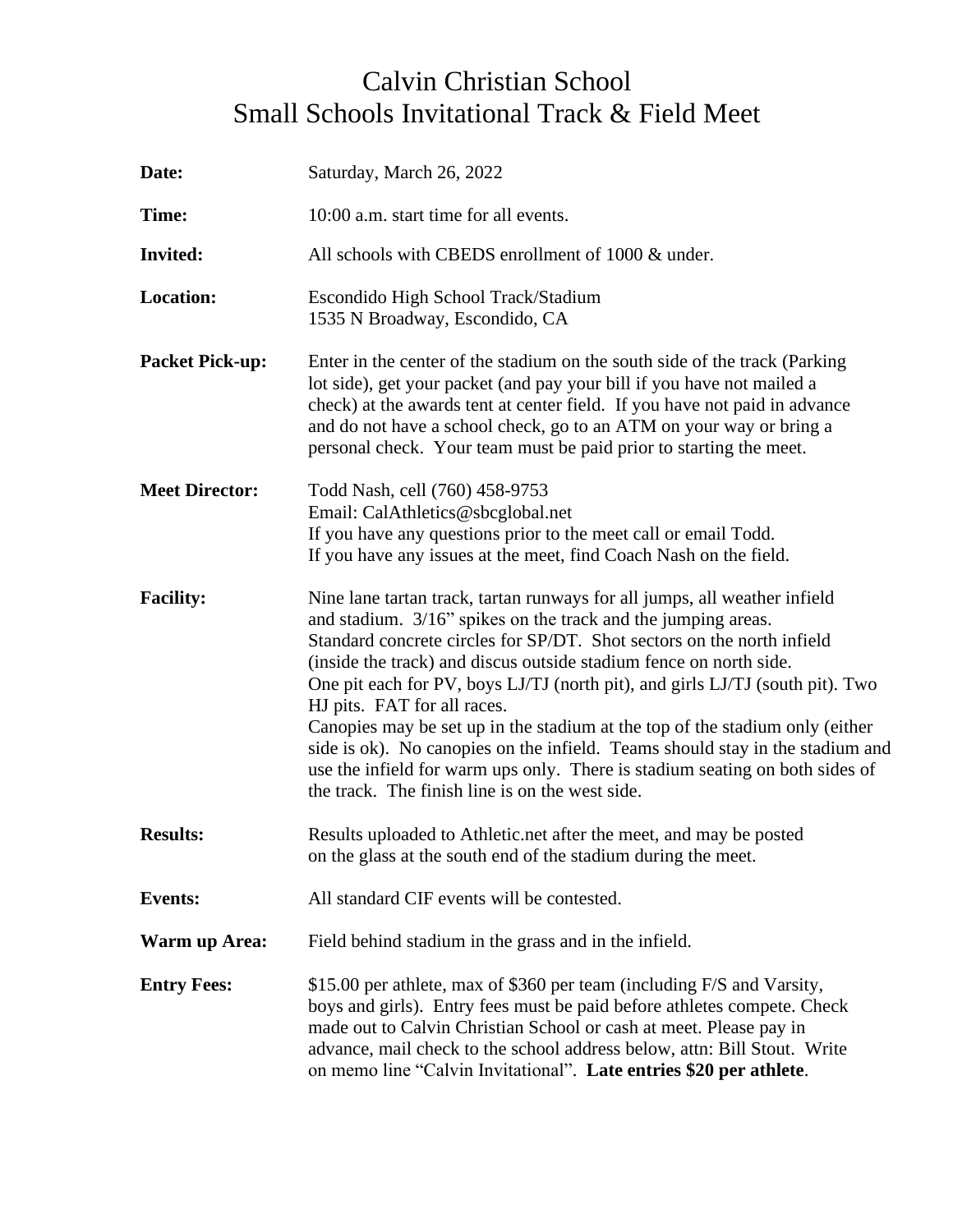| <b>Entries:</b>           | Step 1: Please fill in the contract at the end of this document and email to<br>Coach Nash at CalAthletics@sbcglobal.net.<br>Step 2: Please submit all entries on Athletic.net between February 10 and<br>Monday, March 21 at 5:00 PM.<br>Step 3: Mail your check & entry form to Bill Stout at Calvin. If you are<br>unable to mail it prior to Monday, March 21 bring it to the meet.<br>There will be <b>NO</b> day-of meet registration or changes. Races are all seeded based<br>on YOUR ENTRIES coaches, so don't ask for changes when you do it wrong!<br>All races will be timed finals except the 100 and 200 which<br>will have prelims and finals. Please enter the best mark from the previous<br>season or this season for seeding, or any mark from this season. Field events will<br>run in flights with 3 attempts in the horizontal jumps and throws. |                                                                                                                                                                                                                                                                                                                                                                                                                                                                                                                                                                                                                                                                                       |  |
|---------------------------|------------------------------------------------------------------------------------------------------------------------------------------------------------------------------------------------------------------------------------------------------------------------------------------------------------------------------------------------------------------------------------------------------------------------------------------------------------------------------------------------------------------------------------------------------------------------------------------------------------------------------------------------------------------------------------------------------------------------------------------------------------------------------------------------------------------------------------------------------------------------|---------------------------------------------------------------------------------------------------------------------------------------------------------------------------------------------------------------------------------------------------------------------------------------------------------------------------------------------------------------------------------------------------------------------------------------------------------------------------------------------------------------------------------------------------------------------------------------------------------------------------------------------------------------------------------------|--|
| <b>Deadline:</b>          | Entries must be completed online on athletic.net no later than Monday,<br>March 21, 5:00 PM. All entries must be done on athletic.net.                                                                                                                                                                                                                                                                                                                                                                                                                                                                                                                                                                                                                                                                                                                                 |                                                                                                                                                                                                                                                                                                                                                                                                                                                                                                                                                                                                                                                                                       |  |
| <b>Eligibility:</b>       | All athletes must be enrolled in CIF member schools.                                                                                                                                                                                                                                                                                                                                                                                                                                                                                                                                                                                                                                                                                                                                                                                                                   |                                                                                                                                                                                                                                                                                                                                                                                                                                                                                                                                                                                                                                                                                       |  |
| <b>Age Divisions:</b>     | Frosh/Soph<br>Varsity                                                                                                                                                                                                                                                                                                                                                                                                                                                                                                                                                                                                                                                                                                                                                                                                                                                  | Freshman & Sophomores<br>Juniors, Seniors & and underclassman<br>who wish to move $up$ – must move $up$ in ALL<br>events.                                                                                                                                                                                                                                                                                                                                                                                                                                                                                                                                                             |  |
| <b>Event Limitations:</b> | 4 events per athlete. Limit of 2 entries per event per division on the<br>track and 3 in the field for full team entries. Partial team entries will be<br>limited to 1 entry per division in the 100 and 200, 2 in the other track<br>events, and 3 per division in field events. Do not enter athletes who will<br>not show! This causes significant delays to the meet AND gives us<br>heats with empty lanes. With the Frosh-Soph and Varsity Div, this still<br>gives you 4 athletes per gender per event on the track and 6 in the field,<br>more than any other Invite! Everyone should be able to compete.                                                                                                                                                                                                                                                      |                                                                                                                                                                                                                                                                                                                                                                                                                                                                                                                                                                                                                                                                                       |  |
| <b>Awards:</b>            | No team awards or scores.                                                                                                                                                                                                                                                                                                                                                                                                                                                                                                                                                                                                                                                                                                                                                                                                                                              | Beautiful custom medals for $1st - 4th$ in all individual events for all<br>4 divisions. Medals to the champions in relay events in each division.<br>Awards will be given at the conclusion of each event at center field.                                                                                                                                                                                                                                                                                                                                                                                                                                                           |  |
| <b>Entry Forms:</b>       | Athletic.net ONLY.                                                                                                                                                                                                                                                                                                                                                                                                                                                                                                                                                                                                                                                                                                                                                                                                                                                     | Please fill out the contract and Email to Coach Nash. Entries on                                                                                                                                                                                                                                                                                                                                                                                                                                                                                                                                                                                                                      |  |
| <b>Check-in:</b>          |                                                                                                                                                                                                                                                                                                                                                                                                                                                                                                                                                                                                                                                                                                                                                                                                                                                                        | <b>Running Events:</b> Report to the clerk (north 20 yard line, center field)<br>no later than the start of the event prior to your event. There will be<br>no calls for running events. Events getting hip numbers will be written<br>on the white boards at the hipping tent. Athletes not reporting will be<br>scratched. Make sure athletes know the order of events.<br><b>Field Events:</b> Report directly to your event area when the event is<br>scheduled or called. HJ and PV will be run 3 alive. All other field<br>events will be given 3 attempts in flights of 6-8. Flights of 6-8 will be<br>made as athletes show up at the event. If they have conflicting events, |  |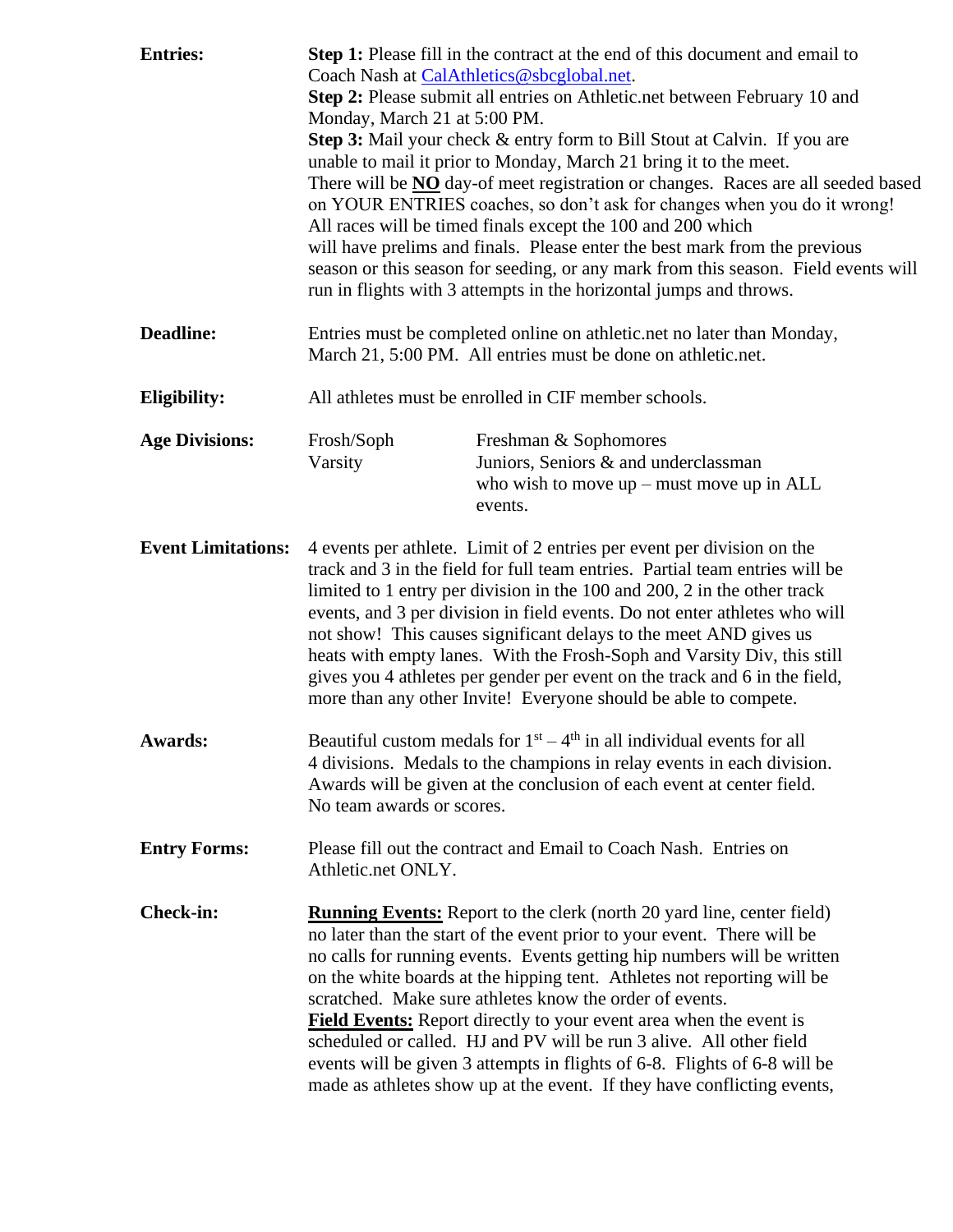|                     | they need to get field event attempts in EARLY – request from the head<br>official to be put into an early flight. This will eliminate delays while<br>waiting for athletes. Athletes do not need to wait in line for an "open"<br>pit". They will get run-throughs prior to competing. |
|---------------------|-----------------------------------------------------------------------------------------------------------------------------------------------------------------------------------------------------------------------------------------------------------------------------------------|
|                     | Please make sure horizontal jump athletes have an approach mark                                                                                                                                                                                                                         |
|                     | <b>prior to coming!</b> Do not have athletes running the WRONG WAY on<br>the runway to get a mark. They will be disqualified for this in<br>accordance with CIF rules.                                                                                                                  |
| <b>Protest:</b>     | Please discuss the matter with the meet director, Todd Nash, as soon as<br>you are aware of an issue. Do not talk to event officials. Bring it to<br>Coach Nash.                                                                                                                        |
| <b>Concessions:</b> | A full concessions stand will be available at the track with excellent,<br>reasonably priced food and drinks from the morning through the end of<br>the meet.                                                                                                                           |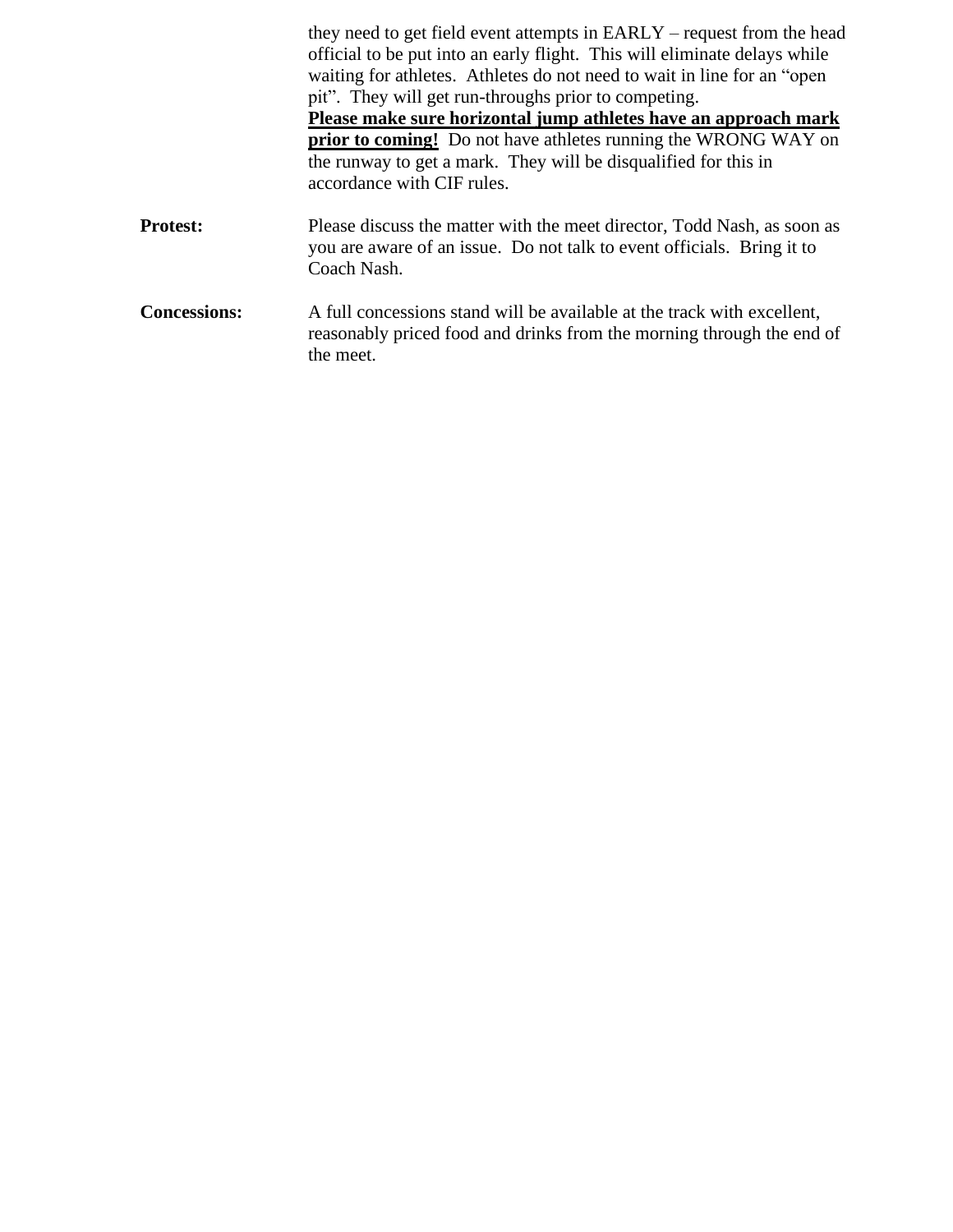### Calvin Christian School Small Schools Invitational Track and Field Meet March 26, 2022

#### SCHEDULE OF EVENTS

*Coaches Meeting 9:20 a.m at center field.*

Field Events

- 10:00 Long Jump F/S Girls (south pit) Long Jump F/S Boys (north pit) High Jump Varsity Girls (north pit) High Jump Varsity Boys (south pit) Shot Put Varsity Boys (west ring) Shot Put Varsity Girls (east ring) Discus F/S Girls (south ring) Discus F/S Boys (north ring) Pole Vault Varsity Boys
- 11:00 Pole Vault FS Boys
- 11:30 Long Jump Varsity Girls (south pit) Long Jump Varsity Boys (north pit) High Jump F/S Girls (north pit) High Jump F/S Boys (south pit) Shot Put F/S Boys (west ring) Shot Put F/S Girls (east ring) Discus Varsity Girls (south ring) Discus Varsity Boys (north ring)
- 12:00 Pole Vault FS and Varsity Girls
- 12:30 Pole Vault FS Girls
- 1:00 Triple Jump Varsity Girls (south pit) Triple Jump Varsity Boys (north pit)
- 2:30 Triple Jump FS Girls (south pit) Triple Jump FS Boys (north pit)

All vertical jumps will run 3 alive. All other field events will run in flights of 6-8. Athletes will get 3 attempts in all throws and horizontal jumps.

All events will attempt to get AHEAD of schedule. Listen for calls and check frequently at the events. We will not delay the start of an event to hold to this schedule.

Athletes who have not checked in or reported to their field event by the last flight will be scratched.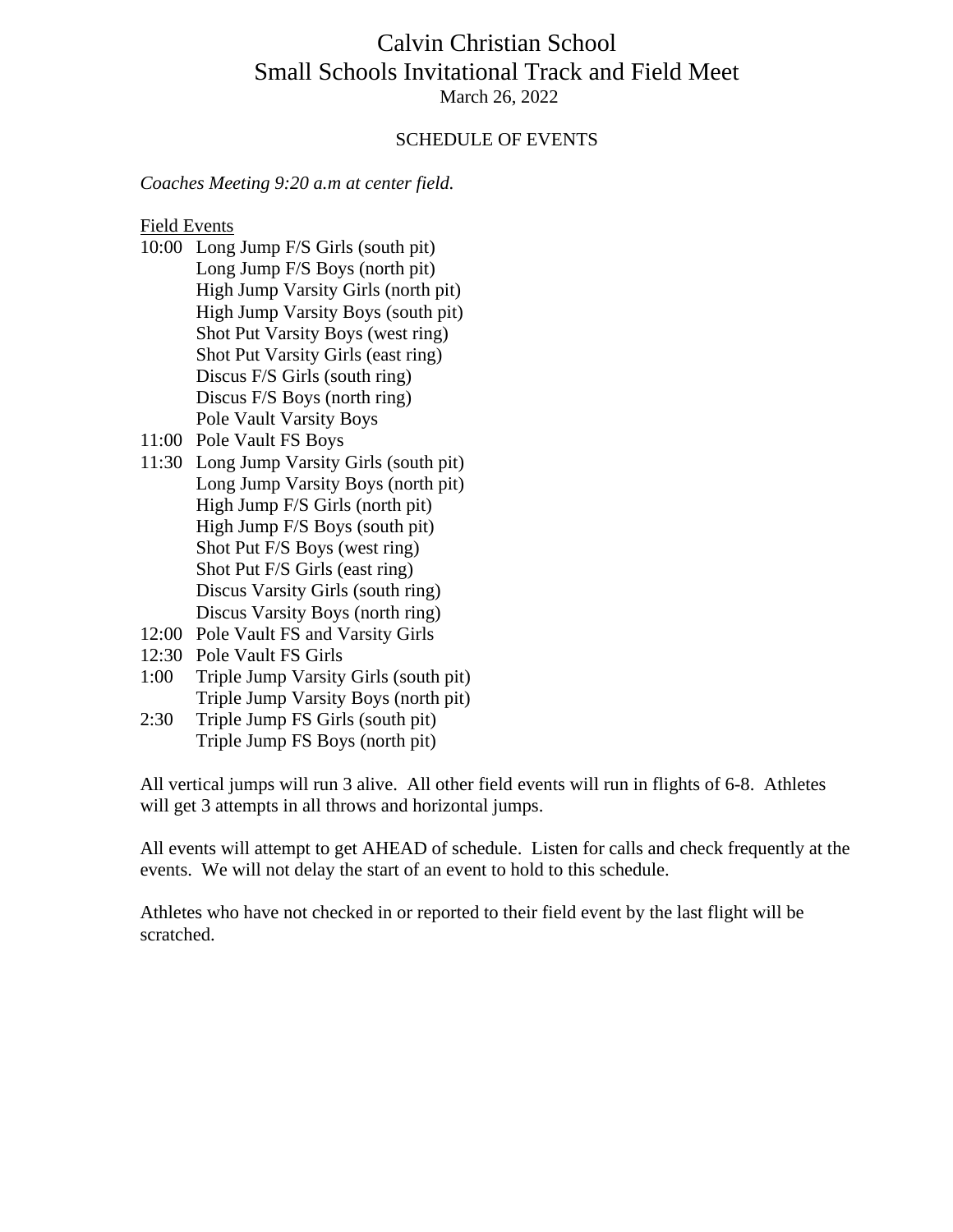Track Events:

- 10:00 4 x 100 relay F/S Girls
- 10:05 4 x 100 relay F/S Boys
- 10:10 4 x 100 relay Varsity Girls
- 10:15 4 x 100 relay Varsity Boys
- 10:20 1600 F/S Girls
- 10:30 1600 F/S Boys
- 10:45 1600 Varsity Girls
- 10:55 1600 Varsity Boys
- 11:10 100 Hurdles F/S Girls
- 11:15 100 Hurdles Varsity Girls
- 11:30 110 Hurdles F/S Boys
- 11:35 110 Hurdles Varsity Boys
- 11:50 400 F/S Girls
- 12:00 400 F/S Boys
- 12:10 400 Varsity Girls
- 12:17 400 Varsity Boys
- 12:35 100 Prelim F/S Girls
- 12:40 100 Prelim F/S Boys
- 12:55 100 Prelim Varsity Girls
- 1:10 100 Prelim Varsity Boys
- 1:25 800 F/S Girls
- 1:38 800 F/S Boys
- 1:50 800 Varsity Girls
- 2:00 800 Varsity Boys
- 2:10 100 Final F/S Girls
- 2:13 100 Final F/S Boys
- 2:16 100 Final Varsity Girls
- 2:19 100 Final Varsity Boys
- 2:25 300 Hurdles F/S Girls
- 2:30 300 Hurdles Varsity Girls
- 2:35 300 Hurdles F/S Boys
- 2:45 300 Hurdles Varsity Boys
- 2:55 200 Prelim F/S Girls
- 3:00 200 Prelim F/S Boys
- 3:15 200 Prelim Varsity Girls
- 3:25 200 Prelim Varsity Boys
- 3:40 3200 F/S and Varsity Girls run together, awarded separately
- 4:00 3200 F/S Boys
- 4:20 3200 Varsity Boys
- 4:30 200 Final F/S Girls\*\*
- 4:33 200 Final F/S Boys\*\*
- 4:36 200 Final Varsity Girls\*\*
- 4:39 200 Final Varsity Boys\*\*
- 4:45 4 x 400 Relay F/S Girls
- 4:50 4 x 400 Relay F/S Boys
- 5:00 4 x 400 Relay Varsity Girls
- 5:10 4 x 400 Relay Varsity Boys
- 5:15 4 x 100 weight-man's relay (2 boys, 2 girls), carry girls discus (No awards)

\*\*All events will be run IN ORDER, and we will get ahead of schedule if possible! Do not leave the track based on the published schedule, and come EARLY for your events!